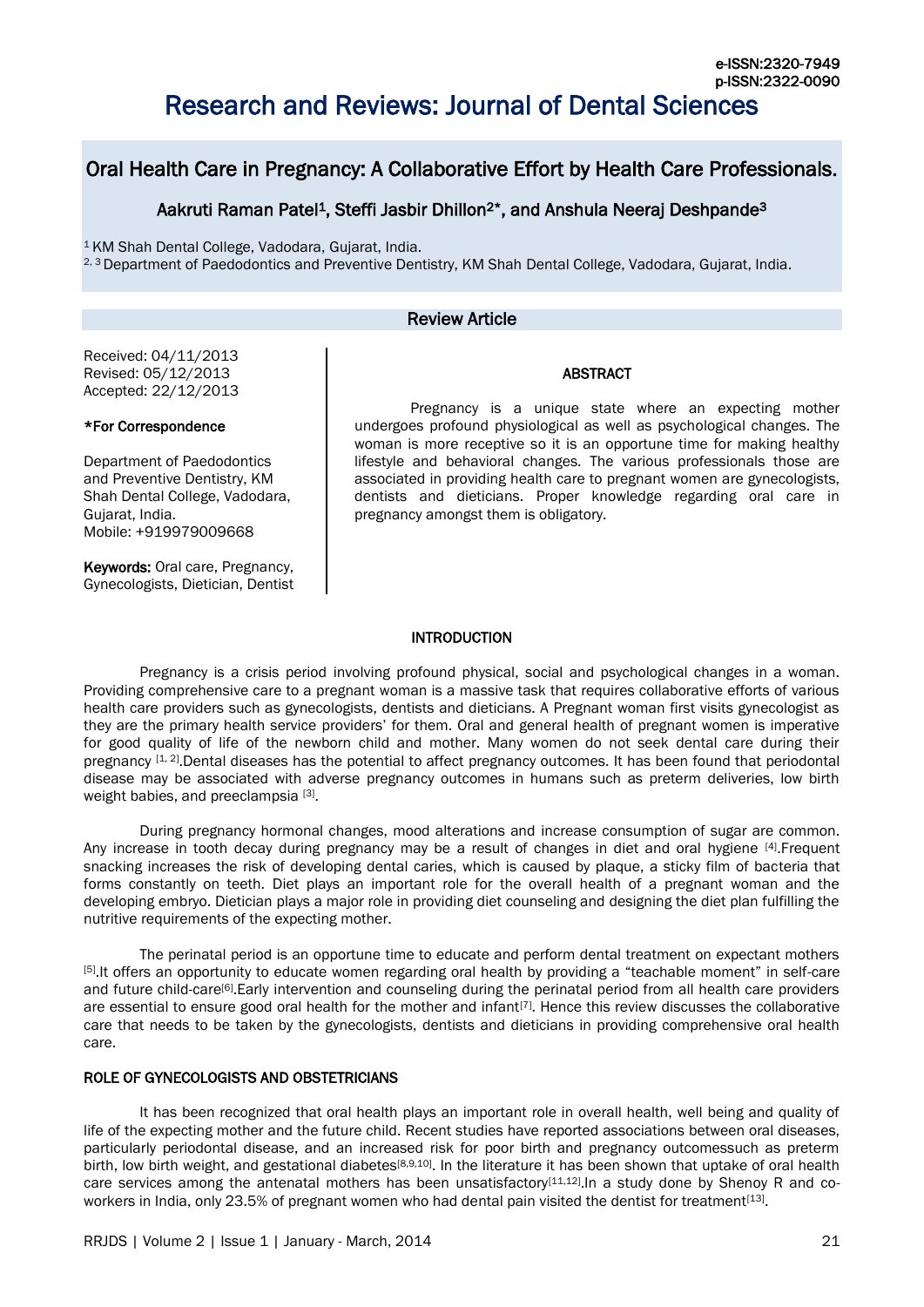#### Prenatal counseling

The goal of every pregnant woman and her doctor is the birth of a healthy baby. The pregnant woman should be made aware of the implications of oral diseases and adverse pregnancy outcomes and the preventive measures that can be taken to deter them. It has been found that a failure to communicate oral health information has been shown to significantly reduce the likelihood that a pregnant woman will seek dental care<sup>[14]</sup>.

#### Anticipatory guidance

The expecting mother should be advised to maintain good oral health by using fluoridated toothpastes, flossing to dislodge food particles and reduce bacterial plaque level, which is to be followed by rinsing with an alcohol free mouth wash containing 0.05% sodium fluoride once a day or 0.02% sodium fluoride rinse twice a day[15] .Modification of the mother's oral hygiene can have a significant effect on the *Mutans Streptococci* (MS) levels and correspondingly the infant's caries rate<sup>[16,17,18,19]</sup>.

#### Oral examination and referral to the dentist

The evaluation of oral health status should be done by clinical oral examination so as to check for any dental problem and if required the patient is to be referred to the dentist for further treatment.

## ROLE OF DENTISTS

Physiologic changes during pregnancy may result in noticeable changes in the oral cavity<sup>[5,6, 20]</sup>. These changes include pregnancy gingivitis, benign oral gingival lesions, tooth mobility, tooth erosion, dental caries, and periodontitis. Before a woman gets pregnant she should visit a dentist so that the careful examination and treatment of oral problems can be done in advance of pregnancy. Dentists often hesitate to provide care to pregnant woman because they have misperceptions about the safety of providing dental care during the perinatal period. Necessary treatment can be provided throughout pregnancy; however the second trimester is the best time to provide treatment as in first trimester organogenesis takes place and in third trimester there is positional discomfort and the risk of compression of the venacava<sup>[21]</sup>. Some common oral problems during pregnancy and their treatment are as follows:

#### Preventive measures

Every pregnant woman should be assessed for dental hygiene habit. If the expecting mother has no oral problems, then she should be advised for maintaining good oral hygiene, topical fluoride application, consumption of healthy food and regular dental checkups should be done to avoid any future oral problems at early stage.

#### Diagnosis

Proper diagnosis is very important before starting any treatment. Dental radiograph can be taken during pregnancy for emergency purposes with the use of lead aprons and thyroid shields, collimators, E-speed films. Moreover, avoidance of retakes will reduce the risk of radiation exposure.

## Dental caries

Dental caries is a common chronic infectious transmissible disease resulting from tooth-adherent specific bacteria, primarily MS,that metabolize sugars to produce acid which, over time, demineralizes tooth structure<sup>[22]</sup>.Due to various hormonal changes, craving of consuming snacks with more amount of sugar and decrease attention to perinatal oral health maintenance by the pregnant woman are the reasons for being more susceptible to caries. Over 74.0% of pregnant women had caries compared to non-pregnant woman<sup>[23]</sup> Caries can be treated by choosing appropriate restorative materials like dental amalgam, composite or glass ionomer cement, etc. In amalgam due to release of mercury as vapour that can possibly be ingested or inhaled so it is not much preferred in pregnant woman. But there is no published evidence that amalgam exposure during pregnancy have deleterious effect such as spontaneous abortions or birth defects<sup>[24]</sup>. In a longitudinal evaluation of filling materials on caries-active expectant mothers, it was concluded that highly viscous glass ionomer cement can be a material of choice in minimally invasive cavity preparations and composite restorations can be used for anterior teeth<sup>[25]</sup>.

#### Pregnancy gingivitis

During pregnancy, gingivitis is a common oral disease due to increased hormonal level, alteration in oral flora and decreased reduced immune response<sup>[26]</sup>. Over 86.2% pregnant woman had gingivitis<sup>[23]</sup>. Taking proper oral hygiene measures like tooth brushing, flossing and using mouthwash would minimize the severity of gingivitis and that should be deeply instilled in expecting mothers mind.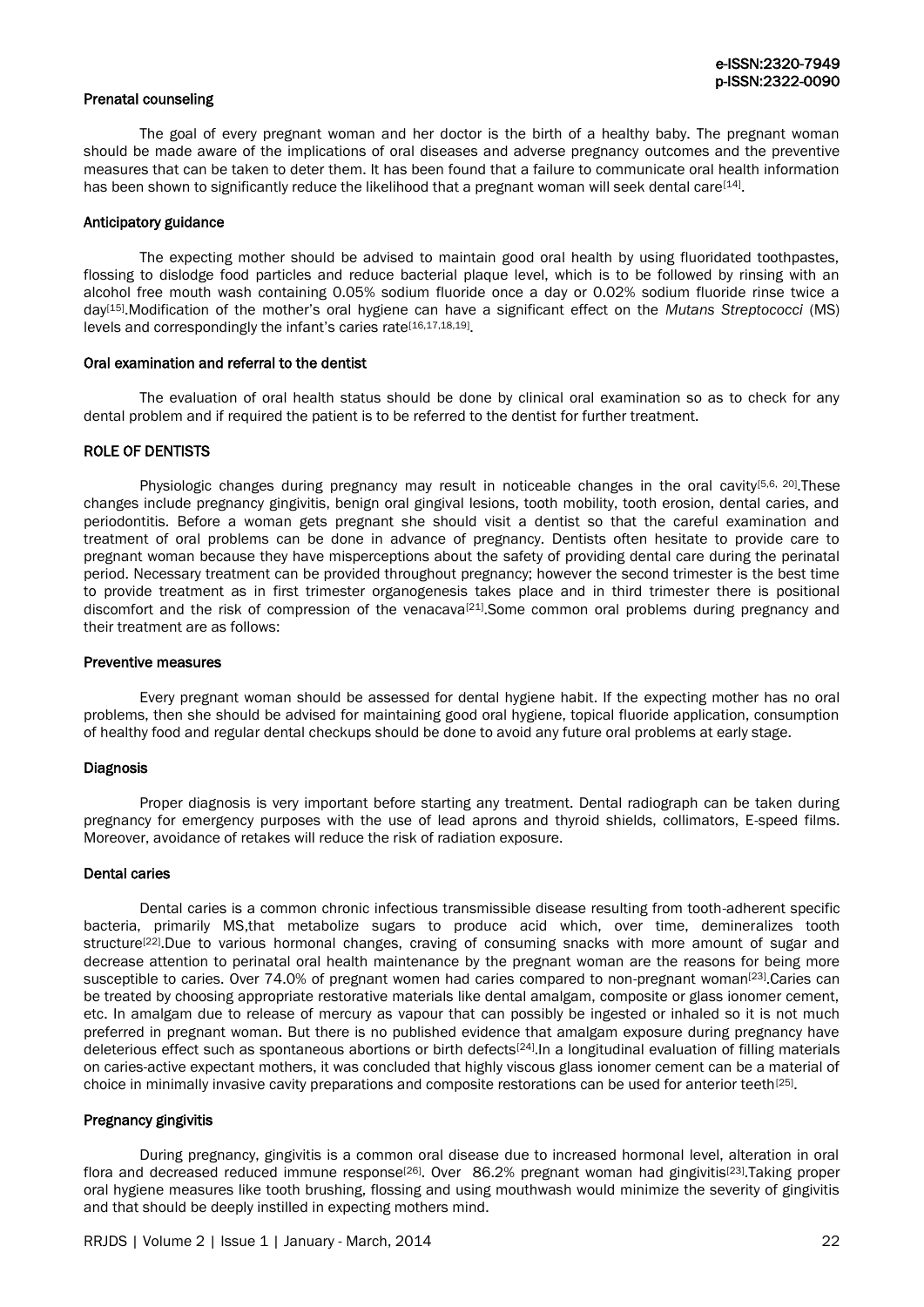## Tooth erosion

Tooth erosion is a common problem which occurs during pregnancy. Morning sickness and frequent vomiting are common which increases the amount gastric acid in oral cavity which leads to erosion of teeth. Tooth erosion can be prevented by rinsing the mouth with fluoridated mouthwash or mixing baking soda with water or applying tooth mousse on the teeth to neutralize the acid content. Expectant mother should be counselled not to brush their teeth immediately after vomiting. They should also be instructed to use soft or super soft (paediatric) tooth brush to avoid further damage to the gastric acid exposed enamel<sup>[21]</sup>.

#### Tooth mobility

Tooth mobility is highest during the last month of pregnancy. Increase of mobility during pregnancy is apparently caused by alterations of the periodontal membrane and not of the alveolar socket bone<sup>[27]</sup>. In such instances; the dentist can assure the patients that it is a transient condition and would return to normal soon after delivery[5].

#### **Periodontitis**

Periodontitis is a destructive inflammation of the periodontium affecting approximately 30% of women of childbearing age this occurs due to hormonal changes<sup>[28]</sup>. Periodontitis is managed by early diagnosis and deep root scaling. Recent studies have reported no harm to the mother or fetus from treatment of maternal periodontal conditions<sup>[5]</sup>. It has been found that with deep root scaling, patient education, regular plaque removal, and routine chlorhexidine rinses, a risk reduction of 0.18 in the incidence of preterm low birth weight is seen<sup>[29]</sup>.

#### Pregnancy tumor

Pregnancy oral tumor occurs in up to 5% of pregnancies and is indistinguishable from pyogenic granuloma<sup>[5]</sup>.Increased hormone (progesterone) levels along with bacteria and local irritants (calculus) are the major reason for such a growth to occur<sup>[21]</sup>. Lesions are typically erythematous, smooth, and lobulated; they are located primarily on the gingiva. The tongue, palate or buccal mucosa may also be involved. Pregnancy tumors are most common after the first trimester, grow rapidly, and typically recede after delivery<sup>[30]</sup>. If they do not recede then they should be surgically removed.

#### ROLE OF DIETICIANS

Diet of an expecting mother is of great importance for better health of both mother and the future child. Diet plays a key role in the physical growth and development of the child. Inappropriate diet may lead to many complications during pregnancy and at the time of birth of child. To avoid such complications proper diet counseling and planning is very essential.

#### Diet counseling and planning

It is critical that an adequate amount of nutrients and energy is consumed. The frequent consumption of nutritious foods helps prevent nausea, vomiting, and cramps. Intake of foods rich in folic acid, such as oranges and dark green leafy vegetables helps prevent neural tube birth defects in the baby. Consuming foods rich in iron such as lean red meat and beans help prevent anemia and ensure adequate oxygen for the baby. Taking prenatal vitamins ensures a healthy baby. Vitamins include folic acid, iodine, iron, vitamin A, vitamin D, zinc and calcium <sup>[31]</sup>. Excessive amounts of alcohol have been proven to cause fetal alcohol syndrome. The World Health Organization recommends that alcohol should be avoided entirely during pregnancy.

In a study done by Hook E. regarding dietary carvings during pregnancy it has been found that 66.4% women reported cravings for chocolates, ice creams, cookies, candies and sweets<sup>[32]</sup>. All these food items are cariogenic. Dietary modifications are required to prevent caries. Improving the diet of an expecting mother means not only a healthier baby, but long-term health benefits for the mother as well.

#### **CONCLUSION**

Oral health and systemic health are interlinked. A collaborative effort by gynecologist, dentist and dietician will lead to provision of comprehensive oral care by means of timely preventing as well as curing dental diseases benefitting the overall health of pregnant woman and her future child. (Figure 1)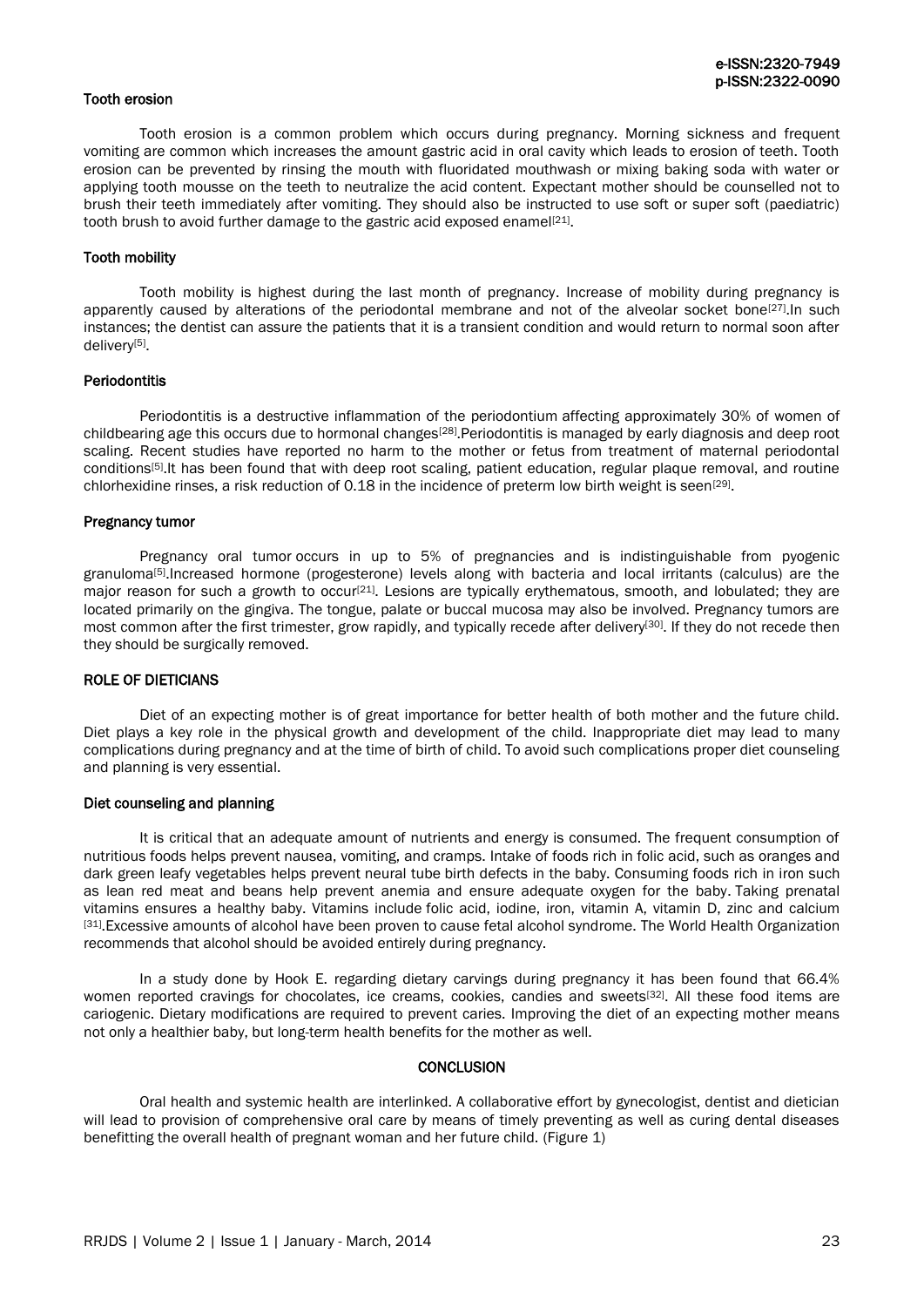

Figure 1: Collaborative effort of health care professionals in delivering oral care in pregnancy.

## **REFERENCES**

- 1. Keirse MJ, Plutzer K. Women's attitudes to and perceptions of oral health and dental care during pregnancy. J Perinat Med. 2010; 38(1):3-8.
- 2. Fadavi S, Sevandal MC, Koerber A, Punwani I. Survey of oral health knowledge and behavior of pregnant minority adolescents. Pediatr Dent. 2009; 31(5):405-8.
- 3. Dasanayake AP, Gennaro S, Hendricks-MuNoz KD, Chhun N. Maternal periodontal disease, pregnancy, and neonatal outcomes. MCN Am J Matern Child Nurs. 2008;33(1):45-9.
- 4. Acharya S, Bhat PV. Oral-Health-Related Quality of Life during Pregnancy. J Public Health Dent. 2009; 69(2):74-7.
- 5. Silk H, Douglass AB, Douglass JM, Silk L. Oral health du-ring pregnancy. Am Fam Physician. 2008;77(8):1139-44.
- 6. Boggess KA, Edelstein BL. Oral health in women during preconception and pregnancy: Implications for birth out-comes and infant oral health. Matern Child Health J. 2006;10(5):S169-74.
- 7. Lucey SM. Oral health promotion initiated during pregnancy successful in reducing early childhood caries. Evid Based Dent. 2009;10(4):100-1.
- 8. U.S. Department of Health and Human Services. 2000. Oral Health in America: A Report of the Surgeon General. Rockville, MD: National Institute of Dental and Craniofacial Research.
- 9. Clothier B, Stringer M, Jeffcoat MK. Periodontal disease and pregnancy outcomes: Exposure, risk and intervention. Best Practice and Clinical Research. Obstetr Gynaecol. 2007;21(3):451–466.
- 10. Xiong X, Buekens P, Fraser WD, Beck J, Offenbacher S. Periodontal disease and adverse outcomes: A systematic review. BJOG: An Int J Obstetr Gynaecol. 2006;113(2):135–143.
- 11. Hullah E, Turok Y, Nauta M, Yoong W. Self‑reported oral hygiene habits, dental attendance and attitudes to dentistry during pregnancy in a sample of immigrant women in North London. Arch Gynecol Obstetr. 2008;277:405‑9.
- 12. Honkala S, Al-Ansari J, Self-reported oral health, oral hygiene habits, and dental attendance of pregnant women in Kuwait. J Clin Periodontol. 2005;32:809‑14.
- 13. Shenoy R, Chacko V. Utilization of dental services due to dental pain by pregnant women in India: A qualitative analysis. J Interdisci Dent. 2013;3(1):18-20.
- 14. Idaho Department of Health and Welfare. Dental Care During Pregnancy: 2005 Idaho Pregnancy Risk Assessment Tracking System. Boise, ID: Idaho Department of Health and Welfare, 2005.
- 15. American Academy of Pediatrics. Policy on oral health risk assessment timing and establishment of the dental home. Pediatr. 2003;111(5Pt1):1113-6.
- 16. Brambilla E, Felloni A, Gagliani M, Malerba A, García-Godoy F, Strohmenger L. Caries prevention during pregnancy: Results of a 30-month study. J Am Dent Assoc.1998;129(7):871-7.
- 17. Ercan E, Dulgergil CT, Yildirim I, Dalli M. Prevention of maternal bacterial transmission on children's dental caries development; 4-year results of a pilot study in a rural-child population. Arch Oral Biol. 2007;52(8):748-52.
- 18. Isokangas P, Söderling E, Pienihäkkinen K, Alanen P. Occurrence of dental decay in children after maternal con-sumption of xylitol chewing gum: A follow-up from 0 to 5 years of age. J Dent Res. 2000;79(11):1885- 9.
- 19. Köhler B, Andréen I, Jonsson B. The effects of caries-preventive measures in mothers on dental caries and the oral presence of the bacteria Streptococcus mutansand lactobacilli in their children. Arch Oral Biol. 1984;29(11):879-83.